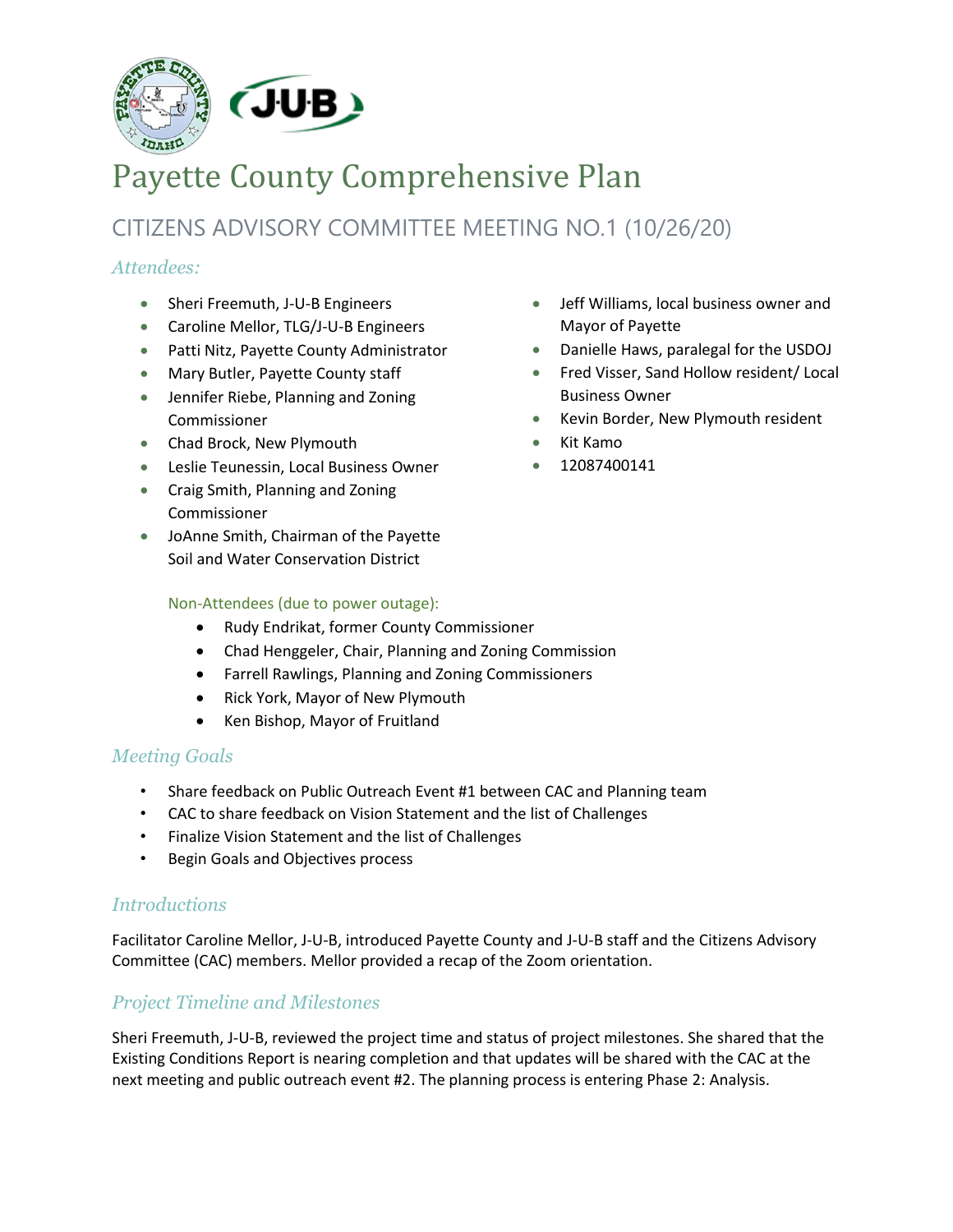

Mellor shared with the CAC takeaways for the Planning team from the Public Outreach Event #1, held virtually on December 8, 2020. She highlighted the productive discussion about the balance between preserving agricultural spaces and property rights, interest for potential changes to the Transfer of Development Rights (TDR) program, new concerns regarding growth and US-95 traffic impacts on noise and light pollution and interest to prioritize clean energy over oil and gas. Payette County staff emphasized the great attendance at the meeting.

CAC members were asked for their thoughts on the meeting discussions and process. Members emphasized the importance to outreach for such meetings through a variety of channels. Members were encouraged to promote emailing Patti or Mary at the Planning and Zoning email address to join the Interested Parties e-mail list. Members were also asked to share relevant e-mail lists or outreach channels that they think would be useful to reach additional people. The Planning Team agreed to prepare an update for the Interested Parties list after the Vision Statement is finalized.

## *Vision Statement*

Mellor led the CAC members in a discussion toward finalizing the Vision Statement. Members discussed different areas of importance. Discussion points included whether to highlight the economy as primarily agricultural or as a balanced economy. Members also discussed the ways certain words (rural, communities) resonated in different parts of the Statement.

Updated Draft Vision Statement: *In 2040, Payette County is a thriving rural area that supports diverse agriculture and vital communities, conserves and values natural resources, and promotes a balanced economy to sustain a healthy population.* 

The Planning team decided to integrate edits from the discussion and send the updated draft Vision Statement to all CAC members for final comments.

## *List of Challenges*

CAC members reviewed the exiting list of challenges and provided edits and additions for a couple of categories. The full list is as follows, with new additions highlighted in green:

#### *Agriculture*

- Addressing impacts of residential growth on agricultural use
- Protecting farmland while allowing landowners to have control over their land
- Helping older farmers who want to retire and young families who want to start farming
- Support use of conservation easements programs for interested parties

#### *Land Use*

• Working with cities to encourage commercial uses and residential subdivisions (where public services are provided)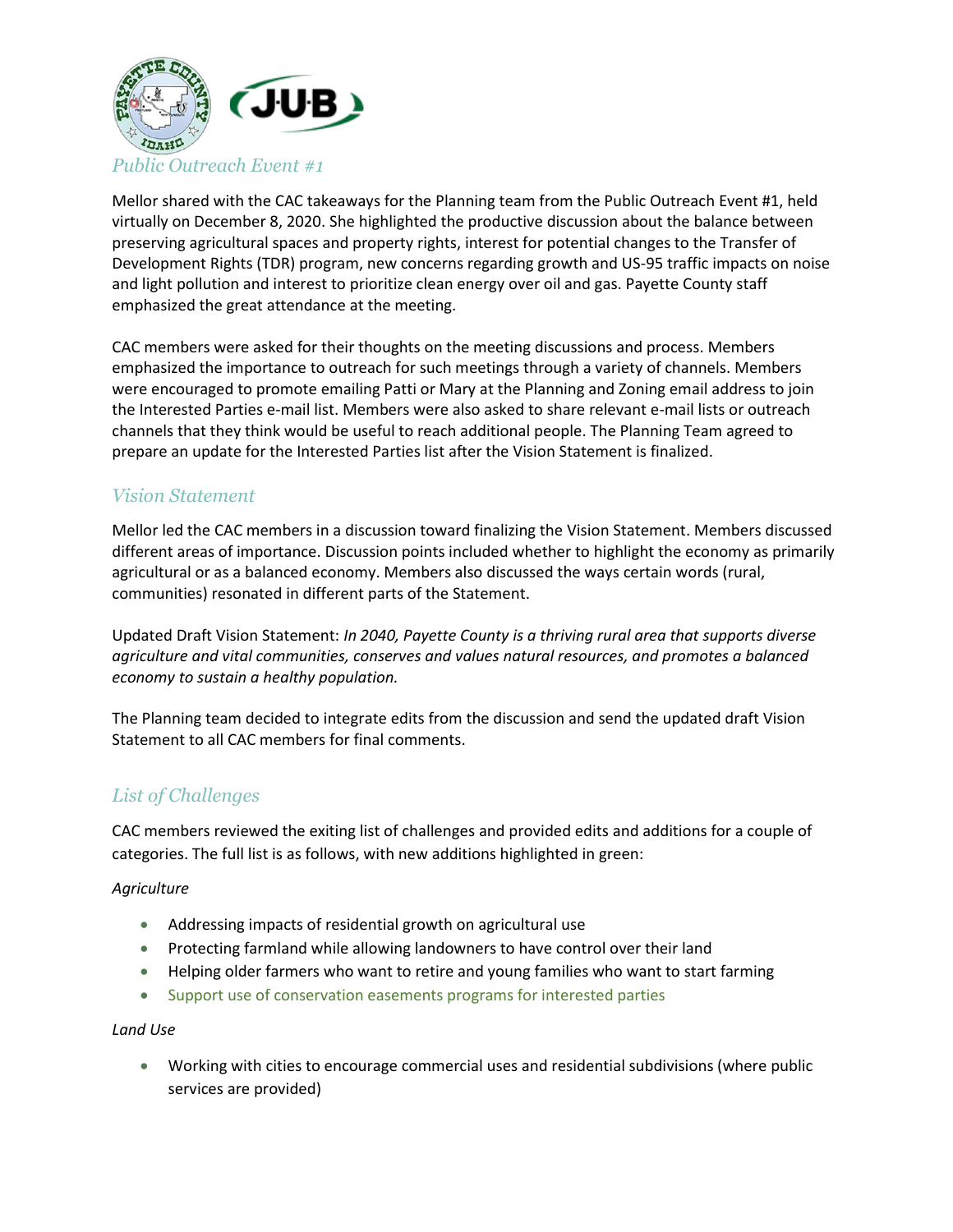

- Managing growth with proper planning
- Protecting property rights
- Finding a balance between home businesses and residents seeking solitude
- Balancing new development while maintaining a rural lifestyle.
- Consider alternatives or modifications to the Transfer of Development Rights process
- Addressing Impacts from the growth of traffic on Highway 95

#### *Transportation*

- Managing increased use of roads to ensure safety and efficiency
- Finding new and diverse transportation connections

#### *Economic Development*

- Providing sustainable work force job opportunities
- Supporting small businesses; encouraging new shops and restaurants
- Attracting new businesses and talent
- Identifying appropriate sites for energy generating industries

#### *Natural Resources*

- Protecting waterways
- Protecting existing irrigation and drainage systems
- Addressing energy development and prioritizing clean energy over oil and gas
- Managing noise and light pollution impacts on quality of life

#### *Housing*

• Opportunities for existing and new residents to secure adequate and diverse housing

#### *Recreation*

- Developing more community inclusive activity sites with parks, trails, sportsman access points and amenities, including recreational activities
- Provide more opportunities for public use of waterways
- Supporting increased options for river and recreation access

#### *Population*

- Providing opportunities for a diverse population
- Providing a safe place to raise a family
- Supporting senior citizens through enhanced programs and livable communities

#### *Schools and Public Services*

- Providing a safe place to educate our children
- Supporting public safety for a growing population (law enforcement, fire/EMS)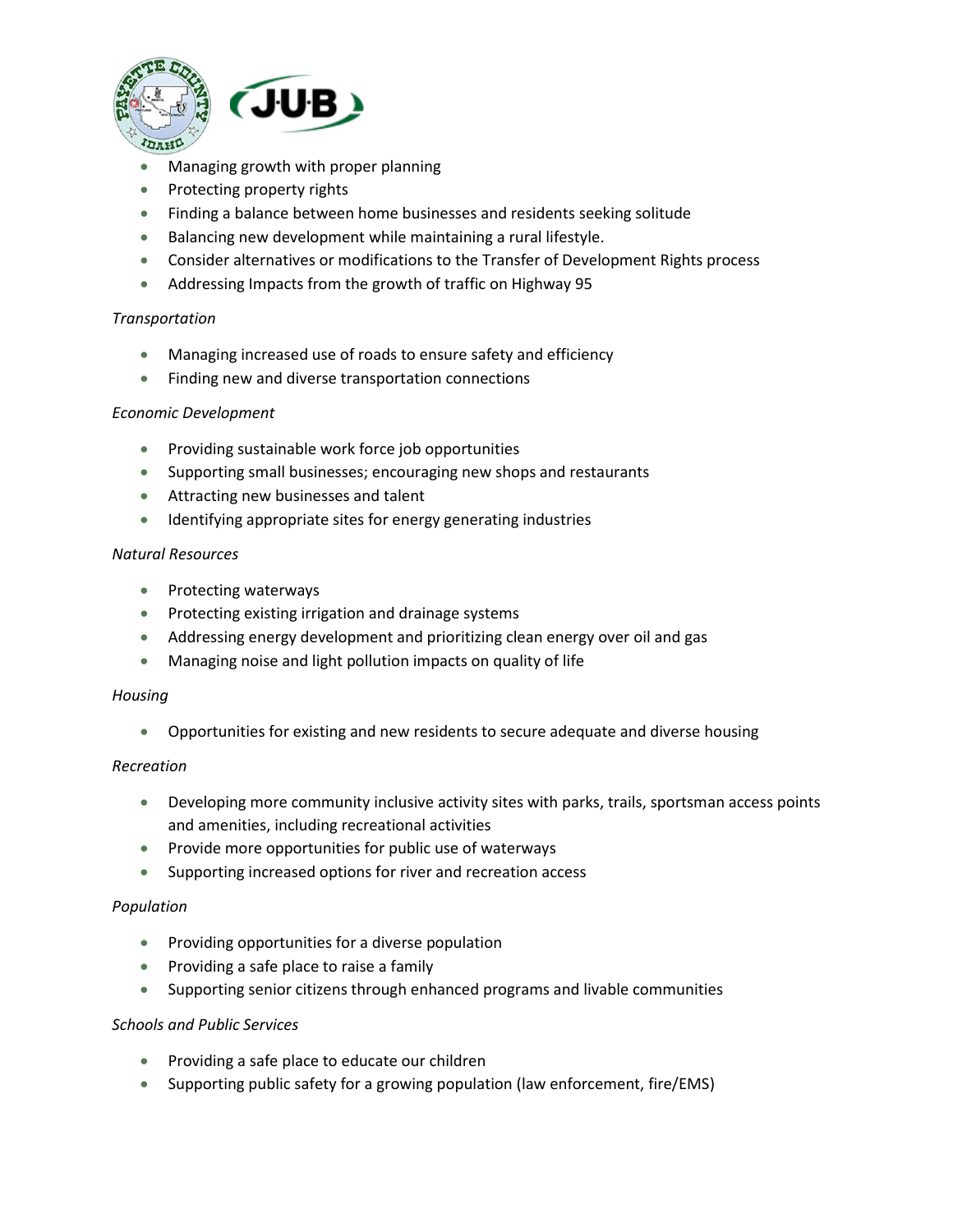

• Provide adequate funding, such as through use of fees to support the development of public services and facilities

With the new additions, CAC members voted to approve the final list of challenges.

## *Goals and Objectives*

Freemuth explained the Goals and Objectives processes and provided examples of challenges becoming goals, objectives and into concrete strategies in the comprehensive planning processes. She walked through the legal requirements of the Idaho Code 67-6508: *"The plan shall consider previous and existing conditions, trends, compatibility of land uses, desirable goals and objectives or desirable future situations for each planning component."* Each term may briefly be defined as:

- GOAL: Broad statement of desired future
- OBJECTIVE: Provides direction to achieve goals
- STRATEGY: Actions or tools to meet objectives

Mellor conducted an interactive exercise with CAC members to think through the process of turning one of the finalized challenges into a draft Goal. CAC members discussed the challenges for land use and agricultural and started goal brainstorming.

For Public Outreach Event #2, the Planning Team will have draft Goals and Objectives for public feedback. At CAC Meeting #3, the CAC will be asked to provide additional input and help refine the Goals and Objectives. Concrete strategies for Payette County will come out of the Goals and Objectives,

| <b>Group</b> | <b>Component</b>         | <b>Goals</b> | <b>Objectives</b> | <b>Strategies</b> |
|--------------|--------------------------|--------------|-------------------|-------------------|
| Physical     | Agriculture              |              |                   |                   |
|              | <b>Natural Resources</b> |              |                   |                   |
|              | Land Use                 |              |                   |                   |
| Economic     | Transportation           |              |                   |                   |
|              | Housing                  |              |                   |                   |
|              | Economic Development     |              |                   |                   |
| Social       | Population               |              |                   |                   |
|              | Recreation               |              |                   |                   |
|              | PSUF*                    |              |                   |                   |
|              | Schools                  |              |                   |                   |

Chart of Plan components used for discussion during exercise:

\*Public Services, Utilities and Facilities/National Interest Electric Transmission Corridors

## *Next Steps*

a **Public Outreach Event #2** – To occur in March.